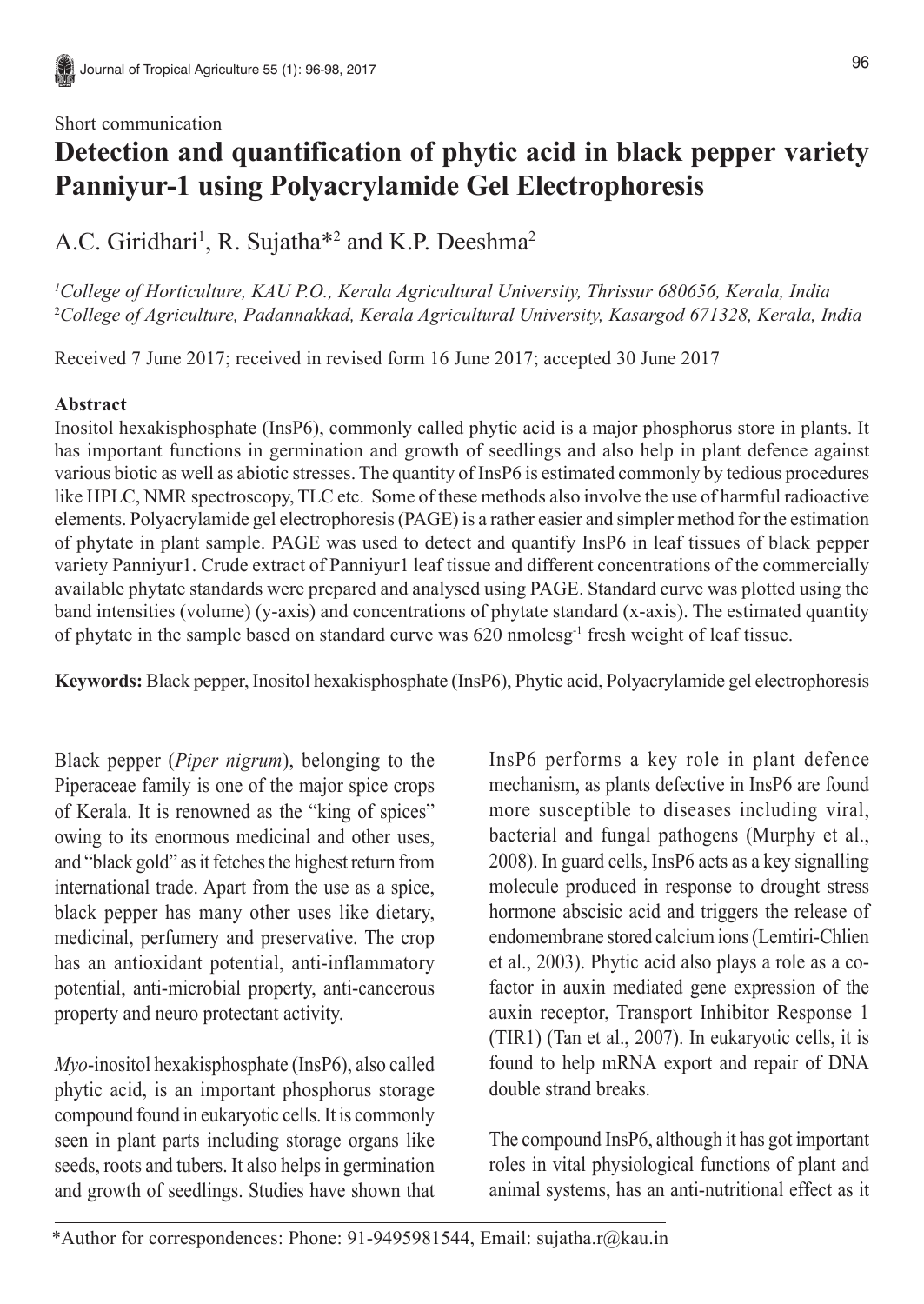chelates with various mineral cations like  $Ca^{2+}$ ,  $Mg^{2+}$ , Fe<sup>2+</sup>, Zn<sup>2+</sup>, K<sup>+</sup> etc, making these elements unavailable to animals. The undigested InsP6 also gets accumulated in waterbodies leading to eutrophication. Therefore quantification of phytate in food crops is very essential. There are various methods of detecting phytate in the plant samples, the common over being HPLC and NMR spectroscopy. TLC is also used for estimation of phytate. But all these methods are labour intensive and involve complex procedures, including the use of radio labelled probes. Poly Acrylamide Gel Electrophoresis is a rather simpler method for estimating the amount of phytate in plant samples (Losito et al., 2009; Alimohammadi et al., 2013).

Hence, realizing the enormous potential of the crop in the medicinal and dietary fields, its high commercial value in agricultural sector, and identification of the importance of the biomolecule inositol hexakisphosphate in plant and animal kingdoms, the study was undertaken to detect and quantify InsP6 in black pepper.

Quantity of InsP6 in sample was estimated using the method suggested by Alimohammadi et al. (2013). Leaf sample (200 mg) from variety Panniyur1 was weighed and the tissue was homogenized using  $500 \mu$  L of 0.4 M HCl in liquid nitrogen. The homogenate was boiled for 5 minutes. The denatured sample was briefly vortexed and centrifuged at 12,000 rpm for 10 minutes. The supernatant was transferred to a new microfuge tube and sample was snap frozen in liquid nitrogen and thawed at room temperature. This was centrifuged again at 12,000 rpm for 5 minutes and the supernatant was transferred to a fresh microfuge tube and stored at -20 p C.

The resolving gel (33.3%) was prepared in TBE with a total volume of 5 ml and the components involved 3.7 ml of 40% acrylamide/ bisacrylamide (19:1), 0.5 ml of 10X TBE buffer (pH 8), 0.3 mL ddH<sub>2</sub>O, 32  $\mu$ L 10% APS and 3.5  $\mu$ L TEMED. The stacking gel topped on the resolving gel had the composition of 1 mL 16% acrylamide/ bisacrylamide (19:1), 120 ìL 5X TBE (pH 6), 69.5 μL ddH<sub>2</sub>O, 8.5 μL 10% APS and 1 iL TEMED. The gel was mounted on the electrophoresis unit and pre- run was performed for 20 mins at 100 V/ 10 mA. 20 μl of phytate extract and phytate standards (1-5 n moles of phytic acid dipotassium salt commercially available from Sigma Aldrich) were loaded on to the wells after mixing with 5 μL of Orange G loading dye. The gel was run at 100 V/ 10 mA until the dye front reached the bottom. The gel was then stained with toluidine blue (Sigma Aldrich) staining solution (20% methanol, 2% glycerol, 0.05% toluidine blue) for 30 minutes and then de-stained overnight using the de-staining solution with the same components except dye for over night in a shaker after several changes of the solution. The de-stained gel was visualized and the image was captured using gel imaging system (Figure 1).



*Figure 1*. Band intensities of different phytate standards and samples loaded on the gel.

Lane 1- 5 represent the band intensities of phytate standards (1-5 nmoles). Lanes 6 and 7 band intensities of 10 μl and 20 μl sample.



*Figure 2.* Standard curve plotted against different concentrations of phytate standard on x-axis and corresponding band intensities (volume intensity) on yaxis.